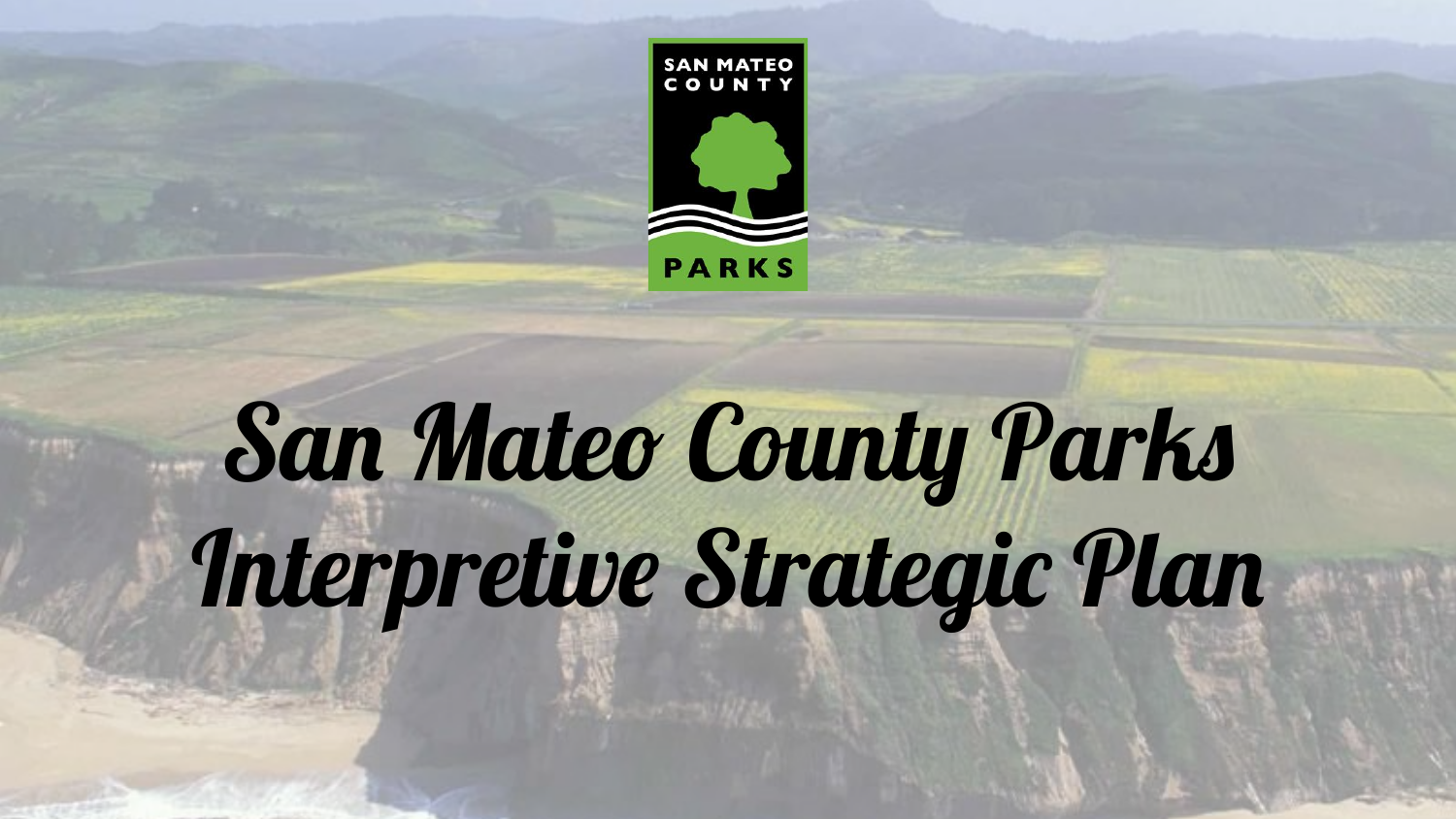## Current Interpretive Program

- **Staffing:** Two full-time permanent Interpretive Rangers; Two full-time seasonal Interns; One Bilingual Intern (Spanish)
- **Events:** Take A Hike, Junior Ranger, Movies in the Park, Dia de los Muertos, Storytime with a Ranger, Nature Hikes, Kite Festival, etc.
- **Programs:** Classroom Visits, Partnering with Vida Verde Outdoor Education School, Park Rx Program; Interpretive Trainings for Staff and Volunteers
- **Sign Shop:** Interpretive Signage and Brochures
- **● Social Media Management**

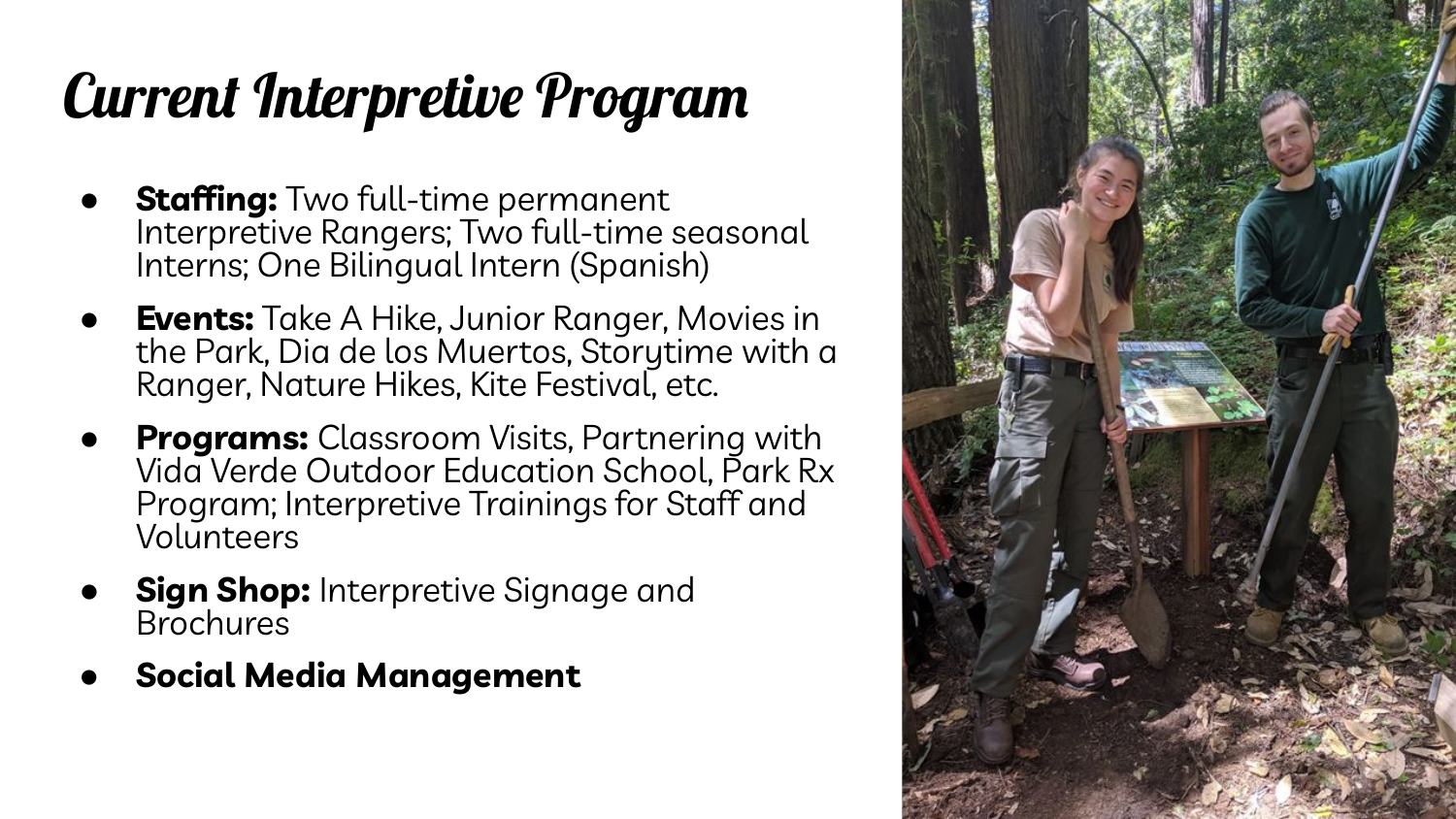

## What is an Interpretive Plan?

An **interpretive plan** establishes the communication process, through which meanings and relationships of the cultural and natural world, past and present, are revealed to a visitor through experiences with objects, artifacts, landscapes, sites, exhibits and people.

*-National Association for Interpretation*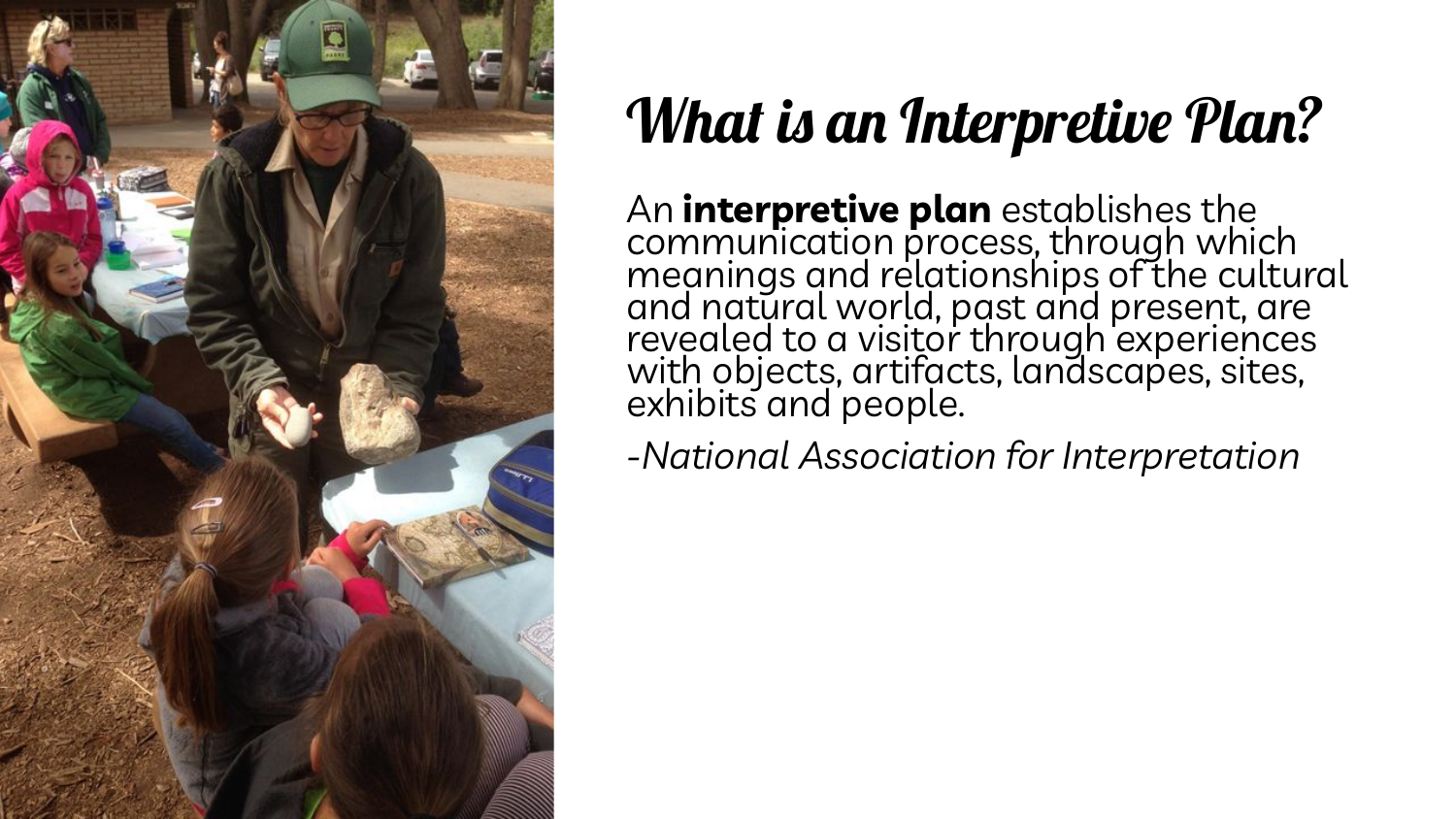### Interpretive Plan Goals

**Better understand authentic activities that people want to engage in when they visit**

#### **Improve equitable access and enjoyment of our parks**

Compare County Demographics and Park User Study Data (2016)

Engage with Stakeholders and Communities

Assessment of Current Partnerships

#### **Better maximize the visitor experience and strengthen our messaging for each park**

Consider Resource Issues and Concerns

Interpretive Goal Development for each Park site

Interpretive Goal Development for department-wide programs



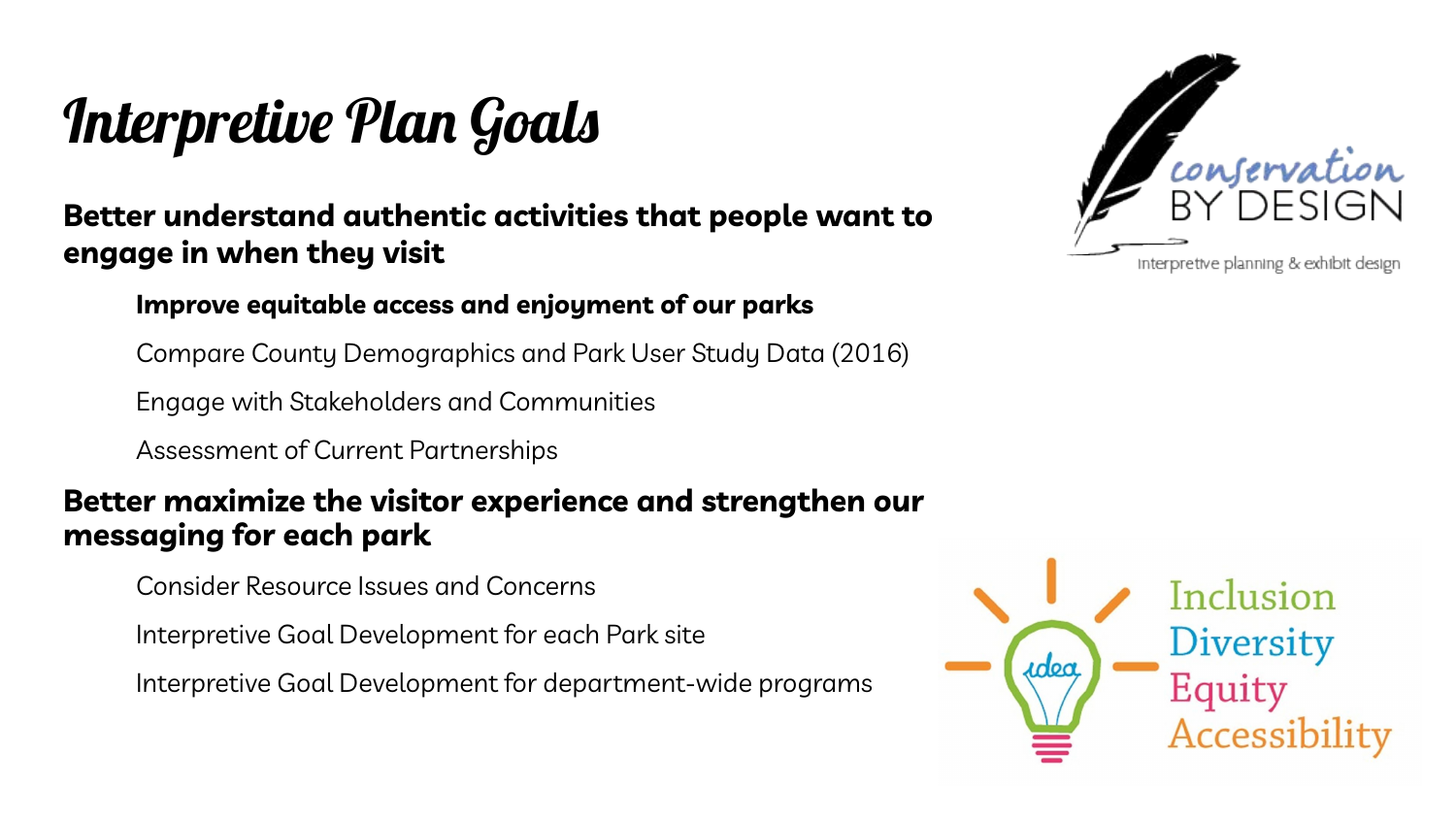### Interpretive Plan Process and Timeline

May - June 2021



October - November 2021 December - January 2022 **February** 2022

#### **Project Initiation**

- **Research**
- **Background** documents
- Schedule creation
- Other logistics

### **Community**

**Engagement**

Small Groups, Surveys, Interviews, and Workshops to solicit input from stakeholders

● Explore barriers to visitation to

County Parks

#### **50% Draft Submittal**

- Overarching Interpretive Themes
- Goals and Visitor **Objectives**
- Stakeholder and Department Review

#### **90% Draft Submittal**

- Revised plan ● Draft
	- Implementation plan included
- Comprehensive palette of message delivery systems
- Department Review

#### **100% Final Submittal**

- Presentation to Parks Commission
- Presentation to Board of
	- **Supervisors**